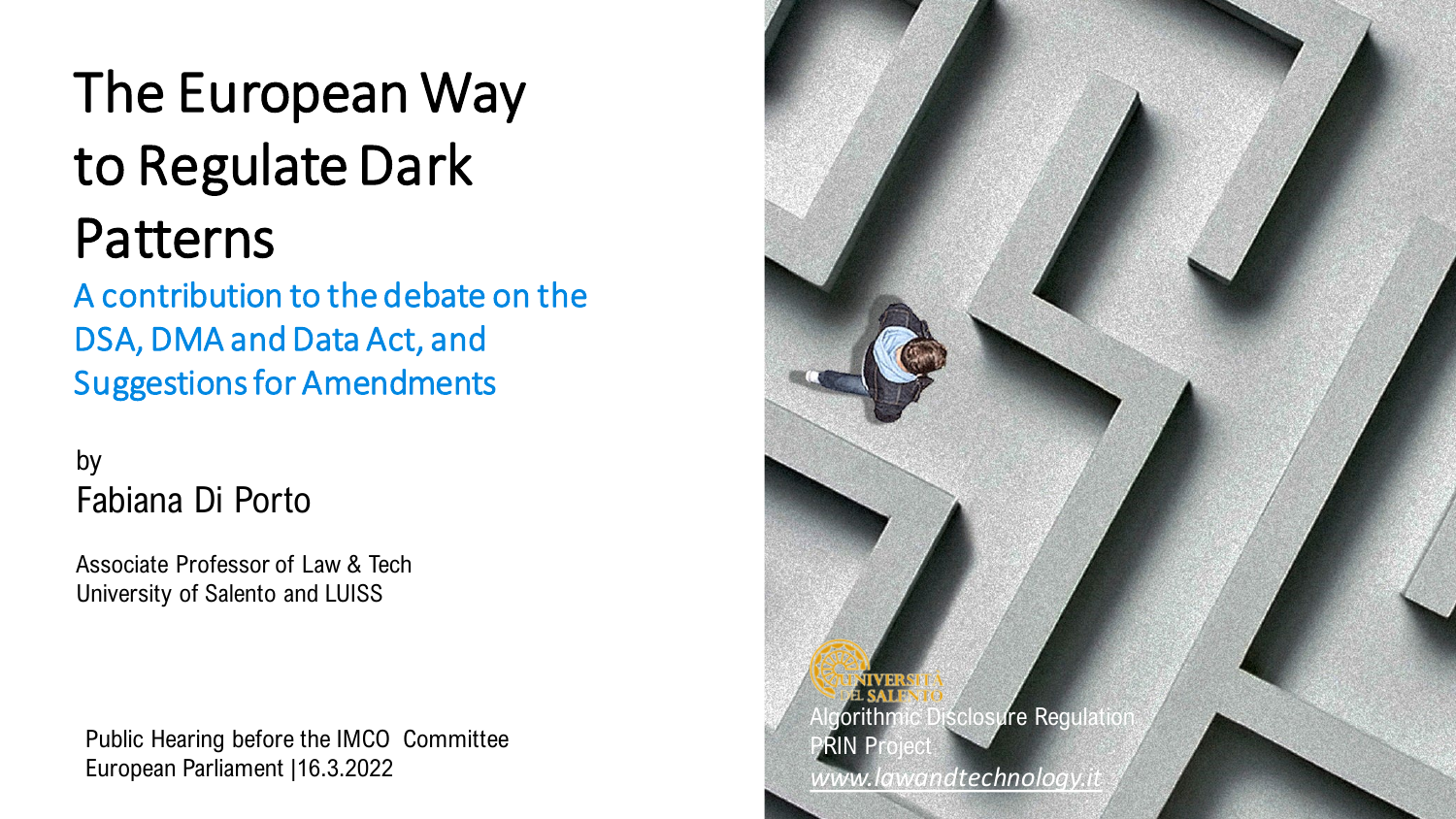### DP: AN 'UMBRELLA TERM' WITHOUT A LEGAL DEFINITION

**Different interface design strategies**

**Different degrees of intrusiveness (**magnitude of harm**)**

**Concerns: individual and collective welfare**

**Cut across different policies and agencies: consumer, data, competition, AI**

#### UCPD, CRD, GDPR & EPRIVACY

"Nagging"

**"Urgency/Scarcity/Social Proof"**

"Roach motel"

**"'Sneak into Basket"**

**"**Privacy Zuckering**"**

"**Obfuscation**' **"Confirmshaming "**

**"**Hidden Information**"**

**"**Hidden Costs**"**

**"**Hidden Subscription**"**

**"Trick Questions"**

**"**Disguised Ad**"**

**"'Click Fatigue"**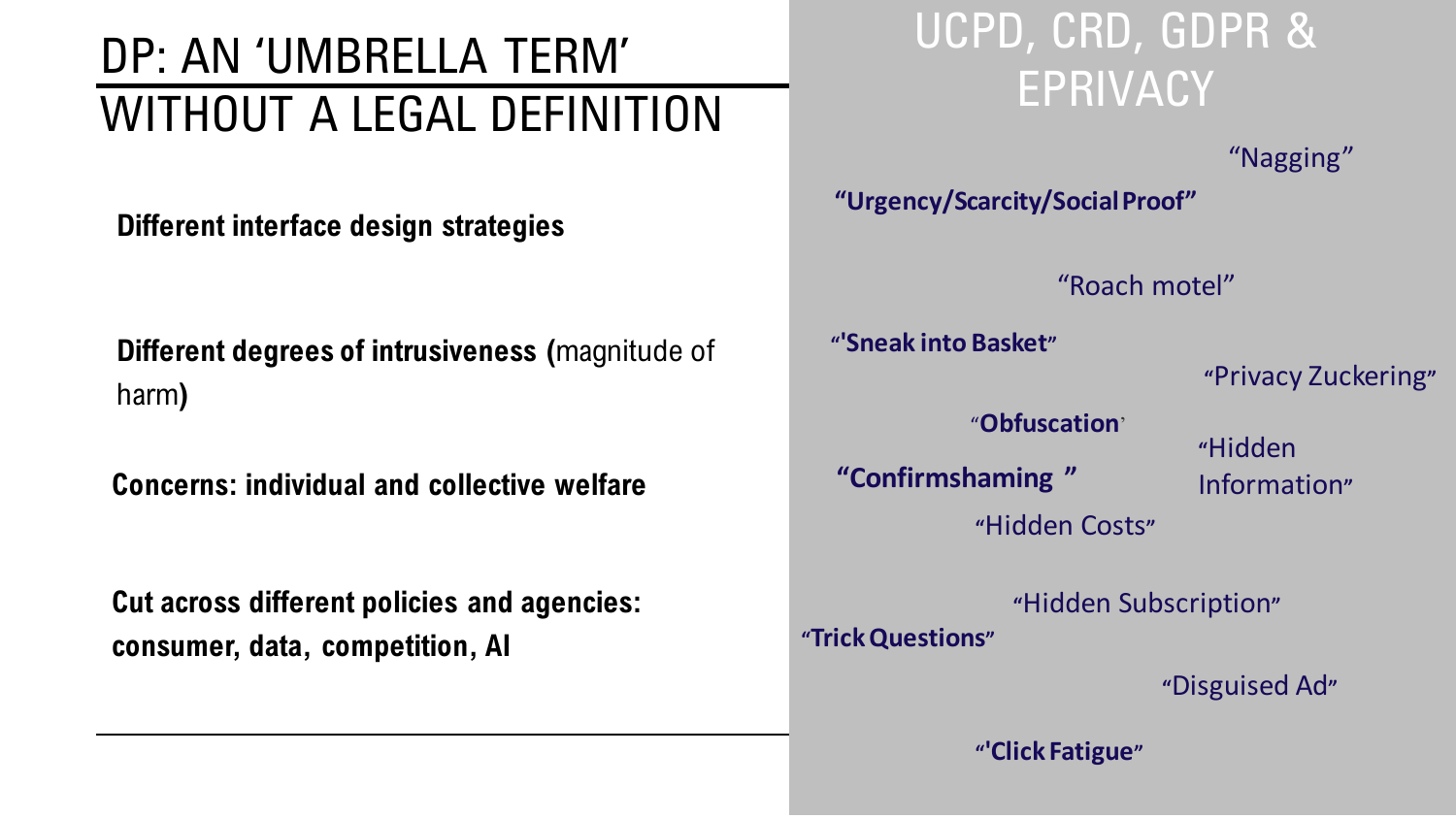## DSA: NEW REGULATION OF DP

#### **Recitals 39a & 62:**

• Prohibit the use of structure, design or functionalities of online interfaces to distort users' decisions

#### **EP proposed a New Art. 13a**

- General prohibition  $(\S1)$
- Non-exhaustive list of illegal DP  $(\S1)$ 
	- let. (a)  $\rightarrow$  Obfuscation DP
	- let (b) and (c)  $\rightarrow$  Nagging DP
	- let  $(d) \rightarrow$  Roach Motel DP
	- let  $(e) \rightarrow$  preventing right to object to data processing through PIMS
- Commission can include new DP in the list  $(\S 2)$
- Art. 13a is without prejudice to GDPR / **and consumer protection laws**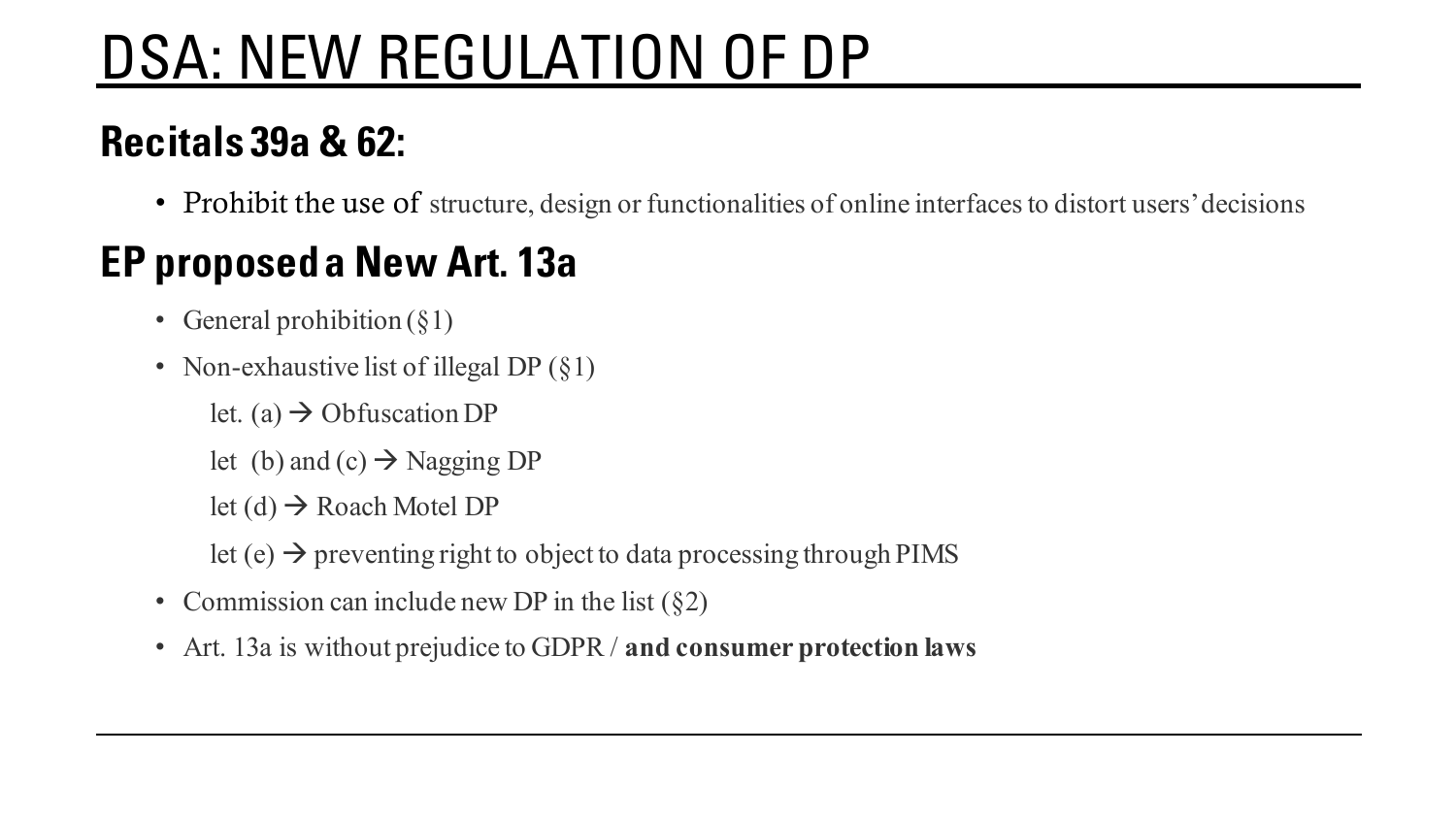### ART. 13A DSA: COMMENTS & PROPOSALS

#### **Regulating DP in the DSA is well founded**

• Harmful conduct that impact individual rights; safe online environment; DSA complemented by UCDP, CRD, data protection rules

#### **To ensure compliance with Art. 13a DSA would need further amendments:**

- (i) make agencies aware of the existence of DP  $\rightarrow$  amend Art. 9 (notice&take down) /or/ new Art. with obligation to inform agencies about illegal interfaces + amend Art. 13 to allow investigationsthrough data-driven techniques
- (ii) assess that the interface at stance is effectively a DP  $\rightarrow$  future cases will provide Guidance
- (iii) understand how DP work  $\rightarrow$  enhance regulators' internal expertise of AI and computational tools for investigation
- (iv) quantify magnitude of  $DP \rightarrow$  requires threshold + right to access to testing data by EC and Digital Service Coordinator (newArt.)
- (v) quantify harm of DP  $\rightarrow$  establish criteria for different DP (beyond financial loss)